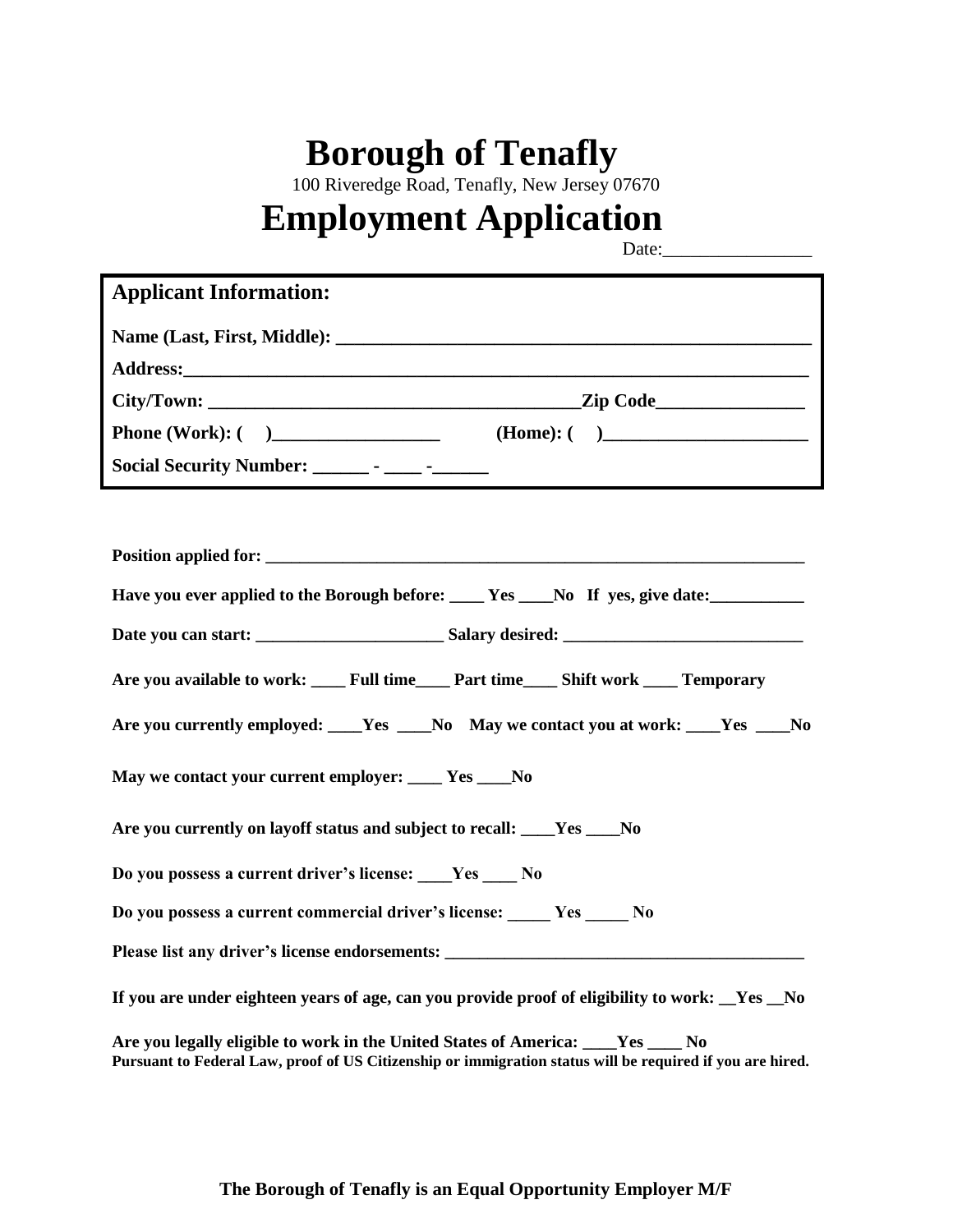**Employment History: This section must be completed even if you attach a resume. List your last four employers, major assignments within the same employer. Begin with the most recent. Include any military service. Explain any gaps in employment in the space on this form marked comments located on the bottom of this page.**

| <b>Employer:</b>                       | Date started:  | Work performed/<br>responsibilities: |  |
|----------------------------------------|----------------|--------------------------------------|--|
| <b>Address:</b>                        | Date left:     |                                      |  |
| <b>Job Title:</b>                      |                |                                      |  |
| <b>Reason for leaving:</b>             |                |                                      |  |
| Supervisor's name and phone number:    |                |                                      |  |
| May we contact for a reference:<br>Yes | N <sub>0</sub> |                                      |  |
| <b>Employer:</b>                       | Date started:  | Work performed/<br>responsibilities: |  |
| <b>Address:</b>                        | Date left:     |                                      |  |
| <b>Job Title:</b>                      |                |                                      |  |
| <b>Reason for leaving:</b>             |                |                                      |  |
| Supervisor's name and phone number:    |                |                                      |  |
| May we contact for a reference:<br>Yes | N <sub>0</sub> |                                      |  |
| <b>Employer:</b>                       | Date started:  | Work performed/<br>responsibilities: |  |
| <b>Address:</b>                        | Date left:     |                                      |  |
| <b>Job Title:</b>                      |                |                                      |  |
| <b>Reason for leaving:</b>             |                |                                      |  |
| Supervisor's name and phone number:    |                |                                      |  |
| May we contact for a reference:<br>Yes | N <sub>0</sub> |                                      |  |
| <b>Employer:</b>                       | Date started:  | Work performed/                      |  |
| <b>Address:</b>                        |                | responsibilities:                    |  |
|                                        | Date left:     |                                      |  |
| <b>Job Title:</b>                      |                |                                      |  |
| <b>Reason for leaving:</b>             |                |                                      |  |
| Supervisor's name and phone number:    |                |                                      |  |
| May we contact for a reference:<br>Yes | N <sub>0</sub> |                                      |  |
|                                        |                |                                      |  |

#### **Comments:\_\_\_\_\_\_\_\_\_\_\_\_\_\_\_\_\_\_\_\_\_\_\_\_\_\_\_\_\_\_\_\_\_\_\_\_\_\_\_\_\_\_\_\_\_\_\_\_\_\_\_\_\_**

**\_\_\_\_\_\_\_\_\_\_\_\_\_\_\_\_\_\_\_\_\_\_\_\_\_\_\_\_\_\_\_\_\_\_\_\_\_\_\_\_\_\_\_\_\_\_\_\_\_\_\_\_\_\_\_\_\_\_\_\_\_\_\_ \_\_\_\_\_\_\_\_\_\_\_\_\_\_\_\_\_\_\_\_\_\_\_\_\_\_\_\_\_\_\_\_\_\_\_\_\_\_\_\_\_\_\_\_\_\_\_\_\_\_\_\_\_\_\_\_\_\_\_\_\_\_\_ \_\_\_\_\_\_\_\_\_\_\_\_\_\_\_\_\_\_\_\_\_\_\_\_\_\_\_\_\_\_\_\_\_\_\_\_\_\_\_\_\_\_\_\_\_\_\_\_\_\_\_\_\_\_\_\_\_\_\_\_\_\_\_ \_\_\_\_\_\_\_\_\_\_\_\_\_\_\_\_\_\_\_\_\_\_\_\_\_\_\_\_\_\_\_\_\_\_\_\_\_\_\_\_\_\_\_\_\_\_\_\_\_\_\_\_\_\_\_\_\_\_\_\_\_\_\_ \_\_\_\_\_\_\_\_\_\_\_\_\_\_\_\_\_\_\_\_\_\_\_\_\_\_\_\_\_\_\_\_\_\_\_\_\_\_\_\_\_\_\_\_\_\_\_\_\_\_\_\_\_\_\_\_\_\_\_\_\_\_\_**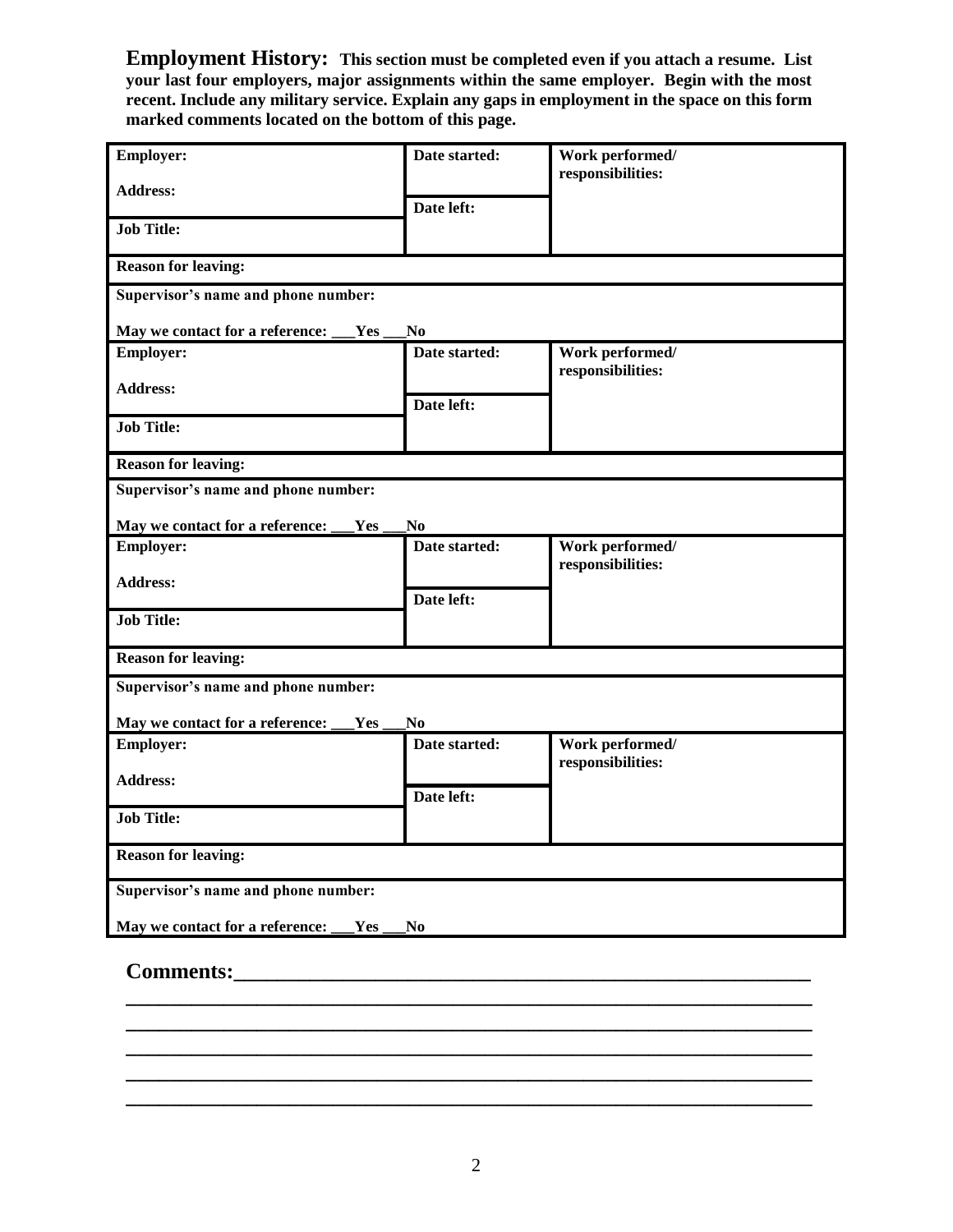**Education: Provide information on your formal schooling and education. Include elementary, secondary, and post-secondary education, if any. Include any formal vocational or professional education. For high school and post-secondary education, indicate any major or specialty, such as Academic, Business, or Trade.**

| School:            | <b>Years completed:</b><br>(Circle) | Graduated:<br>(Circle)        | <b>Major Field:</b> |
|--------------------|-------------------------------------|-------------------------------|---------------------|
| <b>Elementary:</b> | 5 6 7 8                             | Yes No                        | N/A                 |
| High:              | $1 \quad 2 \quad 3 \quad 4$         | Yes No                        |                     |
| <b>College:</b>    | $1 \quad 2 \quad 3 \quad 4$         | Yes No                        |                     |
| Other:             | $1 \quad 2 \quad 3 \quad 4$         | Yes<br>$\mathbf{N}\mathbf{0}$ |                     |

**Languages: List any foreign languages you know and indicate your level of proficiency**.

| Language: | <b>Speak Some:</b> | <b>Speak Fluently:</b> | Read: | Write: |
|-----------|--------------------|------------------------|-------|--------|
|           |                    |                        |       |        |
|           |                    |                        |       |        |
|           |                    |                        |       |        |

**Special Skills & Experience: State any special skills, experience, training, licenses, certifications or other factors that make you especially qualified for the position for which you are applying.**

**Comments & Additional Information: Is there any additional information about you we should consider?**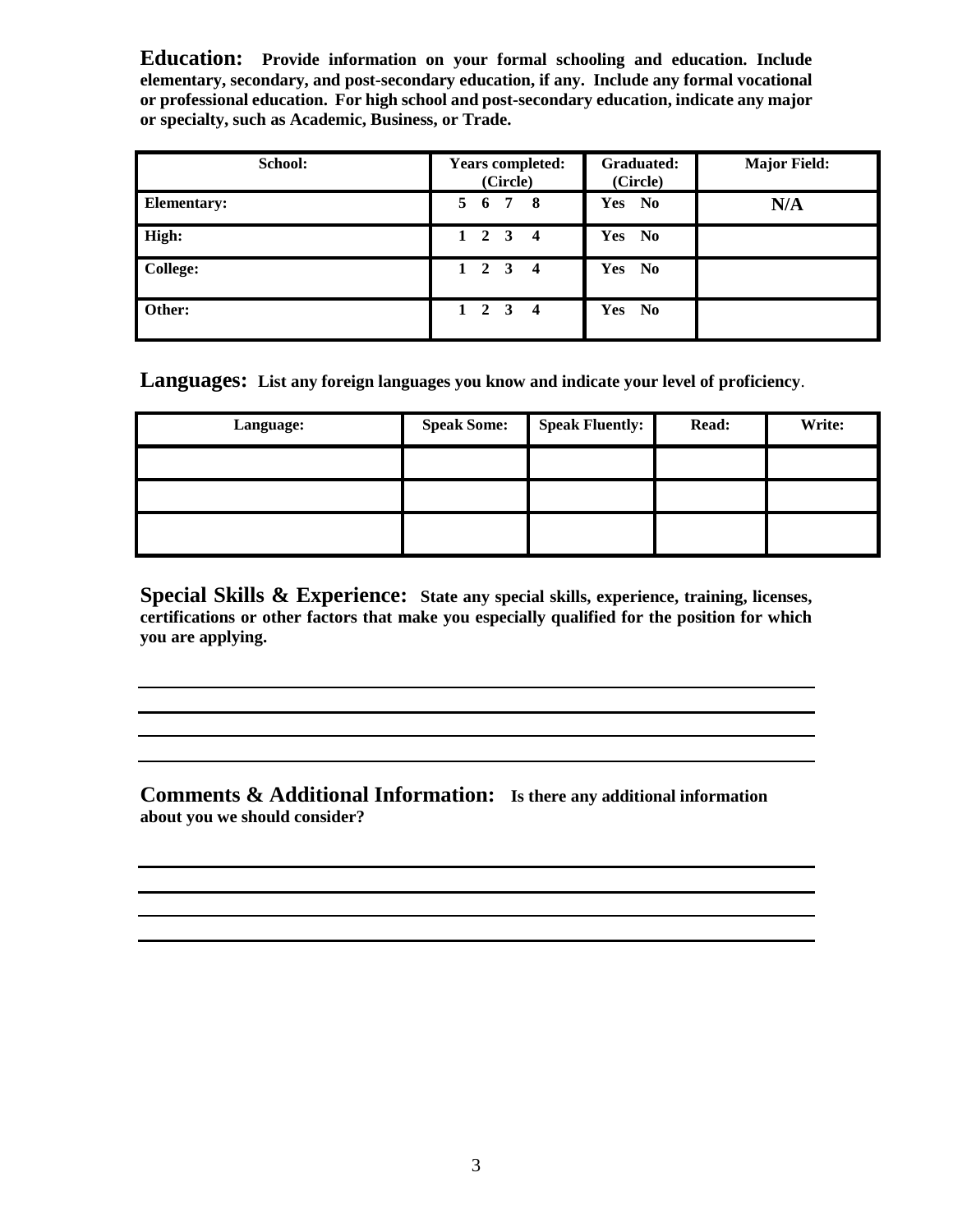**References: Provide the names, addresses and phone numbers of three people whom we may contact as a reference. They should not be relatives or former supervisors.**

| Name & Address: | <b>Phone Number:</b> | <b>Years Known:</b> |
|-----------------|----------------------|---------------------|
|                 |                      |                     |
|                 |                      |                     |
|                 |                      |                     |
|                 |                      |                     |
|                 |                      |                     |

### **Understandings and Agreements:**

**As an applicant for a position with the Borough of Tenafly, I understand and agree that I must provide truthful and accurate information in this application. I understand that my application may be rejected if any information is not complete, true and accurate. If hired, I understand that I may be separated from employment if the Borough of Tenafly later discovers that information on this form was incomplete, untrue, or inaccurate. I give the Borough of Tenafly the right to investigate the information I have provided, talk with former employers (except where I have indicated they may not be contacted). I give the Borough of Tenafly the right to secure additional job-related information about me. I release the Borough of Tenafly and its representatives from all liability for seeking such information. I understand that the Borough of Tenafly is an equal-opportunity employer and does not discriminate in its hiring practices. I understand that the Borough of Tenafly will make**  reasonable accommodations as required by the Americans with Disabilities Act. **understand that, if employed, I may resign at any time and that the Borough of Tenafly may terminate me at any time in accordance with its established policies and procedures. No representatives of the Borough of Tenafly may make any assurances to the contrary. I understand that any offer of employment may be subject to job-related medical, physical, drug, or psychological tests. I also understand that employment is conditional on passing a complete background and criminal history check.**

**Applicant's Signature** \_\_\_\_\_\_\_\_\_\_\_\_\_\_\_\_\_\_\_\_\_\_\_\_\_\_\_\_\_\_\_\_\_\_ **Date \_\_\_\_\_\_\_\_\_\_\_\_\_\_\_\_\_\_\_\_**

### **Conditions of Employment:**

**Please be advised that all offers of employment are conditional on the applicant passing a mandatory criminal background check. A pre-employment physical and drug test may also be required. Pursuant to our personnel policy, all job applicants are required to sign a consent form for drug testing and if the test results are positive and are not accounted for by the legal use of prescription or non-prescription drugs the applicant shall be ineligible for hire unless they can establish a legal basis for the use of the drug or controlled substance for which they test positive.** *For your application to be considered, you must sign and date below.*

Applicant's Signature the contraction of the contraction of the contraction of the contraction of the contraction of the contraction of the contraction of the contraction of the contraction of the contraction of the contra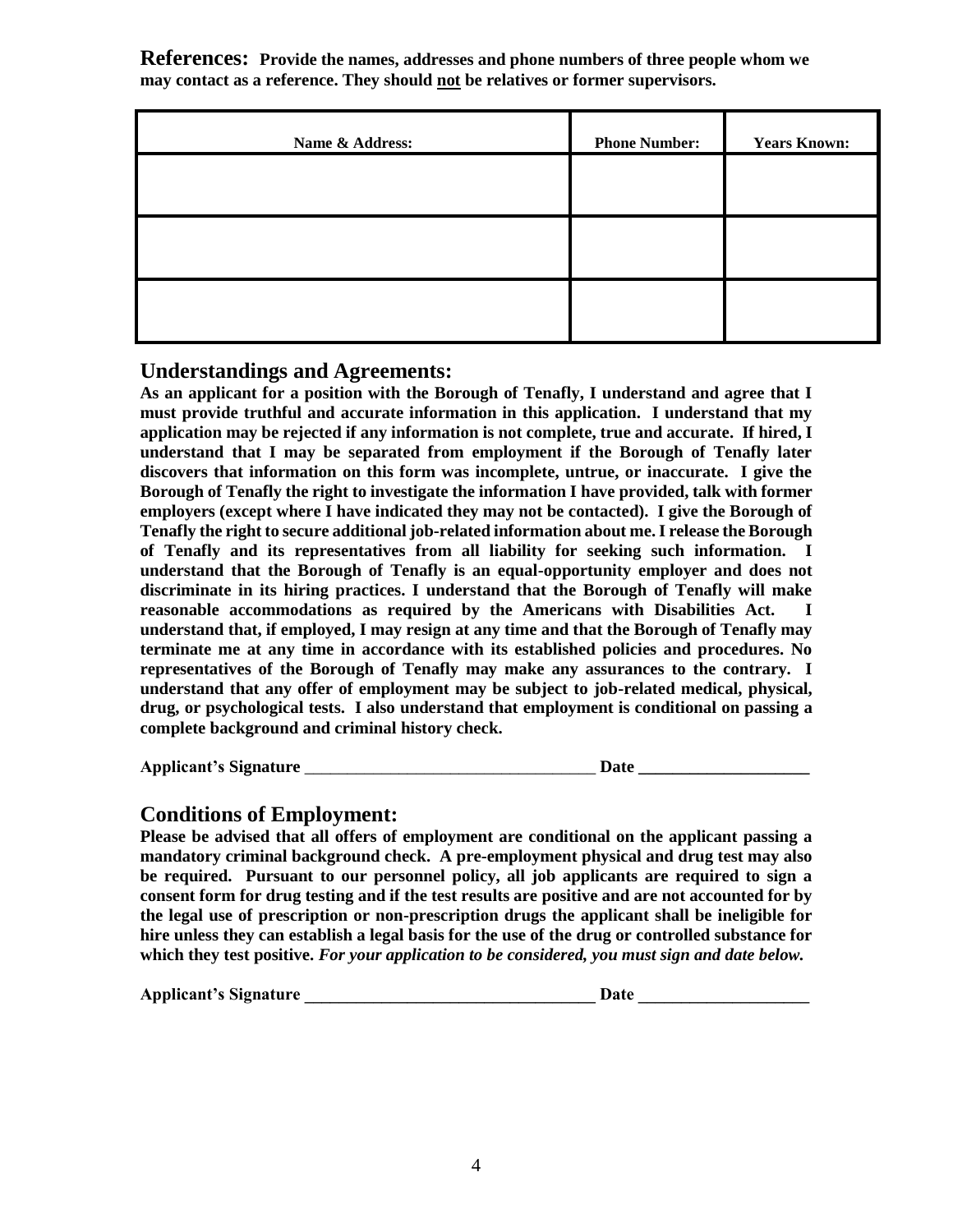### **Voluntary Affirmative Action Information**

### **You are not required to provide this information. Provide only if you wish.**

|                 | If you provide information on this page, it will be filed separately from the job |  |  |  |  |
|-----------------|-----------------------------------------------------------------------------------|--|--|--|--|
|                 | application. This information will be used only for purposes of the affirmative   |  |  |  |  |
| action program. |                                                                                   |  |  |  |  |

### **Applicant Information:**

| Name:                                                                                                                                    |                            |
|------------------------------------------------------------------------------------------------------------------------------------------|----------------------------|
| <b>Address:</b>                                                                                                                          |                            |
| City/town:                                                                                                                               |                            |
|                                                                                                                                          |                            |
|                                                                                                                                          |                            |
| How did you learn about this position? _Advertisement _Employment<br>Agency Friend Relative Walk-in Other (Explain)                      |                            |
| <b>Information Regarding Status:</b>                                                                                                     |                            |
| Gender:                                                                                                                                  |                            |
| ___Male<br><b>Female</b>                                                                                                                 |                            |
|                                                                                                                                          |                            |
| <b>Equal Employment Opportunity identification groups:</b><br>____White                                                                  |                            |
| <b>_____African-American (non-Hispanic)</b>                                                                                              |                            |
| ____Hispanic                                                                                                                             |                            |
| <b>American Indian/Alaskan native</b>                                                                                                    |                            |
| <b>Asian/Pacific Islander</b>                                                                                                            |                            |
|                                                                                                                                          |                            |
| <b>Other protected Groups:</b><br><b>Individual with a disability</b>                                                                    |                            |
| Vietnam-era veteran (served between 1964 and 1975)<br><b>Disabled veteran</b>                                                            |                            |
| <b>For Borough of Tenafly use only</b>                                                                                                   |                            |
| Hired: Yes No Position                                                                                                                   | Date                       |
| Which EEO job classification best describes the position for which the applicant applied?<br>(Circle One)                                |                            |
| 1. Officials and Managers<br><b>4. Sales workers</b>                                                                                     | 7. Operators(semi-skilled) |
| 2. Professionals<br>5. Office and clerical workers                                                                                       | 8. Laborers (unskilled)    |
| 3. Technicians<br>6. Craft workers (skilled)                                                                                             | 9. Service workers         |
| Borough of Tenafly Official <b>Example 2018</b> Date <b>Date Date Date Date Date Date Date Date Date Date Date Date Date Date Date D</b> |                            |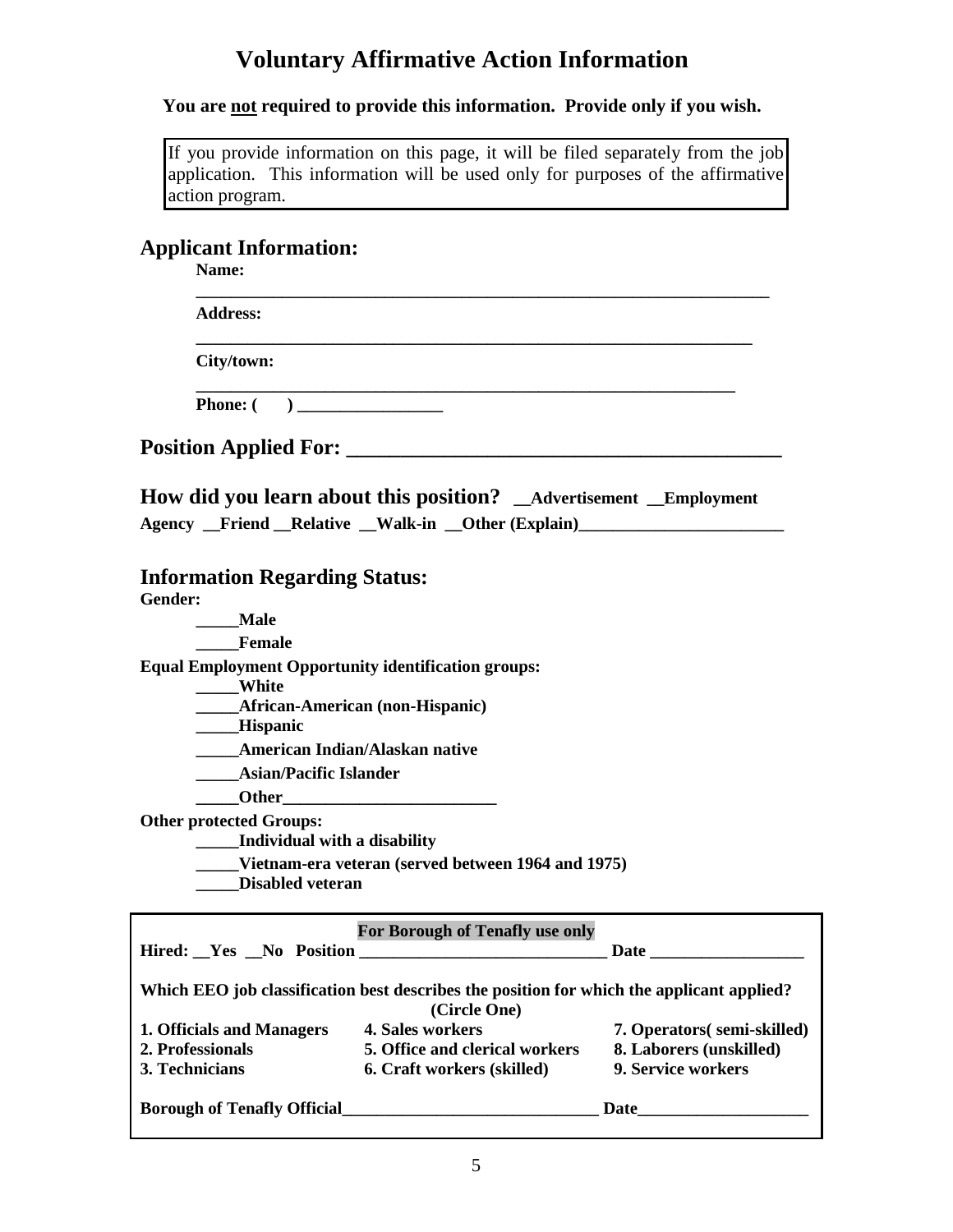### **This page for Borough of Tenafly use only! Results of interview**

**Interviewer: \_\_\_\_\_\_\_\_\_\_\_\_\_\_\_\_\_\_\_\_\_\_\_\_\_\_\_\_\_\_\_\_\_\_\_\_\_\_\_\_\_\_\_\_\_\_\_\_\_\_\_\_\_\_**

**Date: \_\_\_\_\_\_\_\_\_\_\_\_\_\_\_\_\_\_\_\_\_\_\_Time: \_\_\_\_\_\_\_\_\_\_\_\_\_\_\_\_\_**